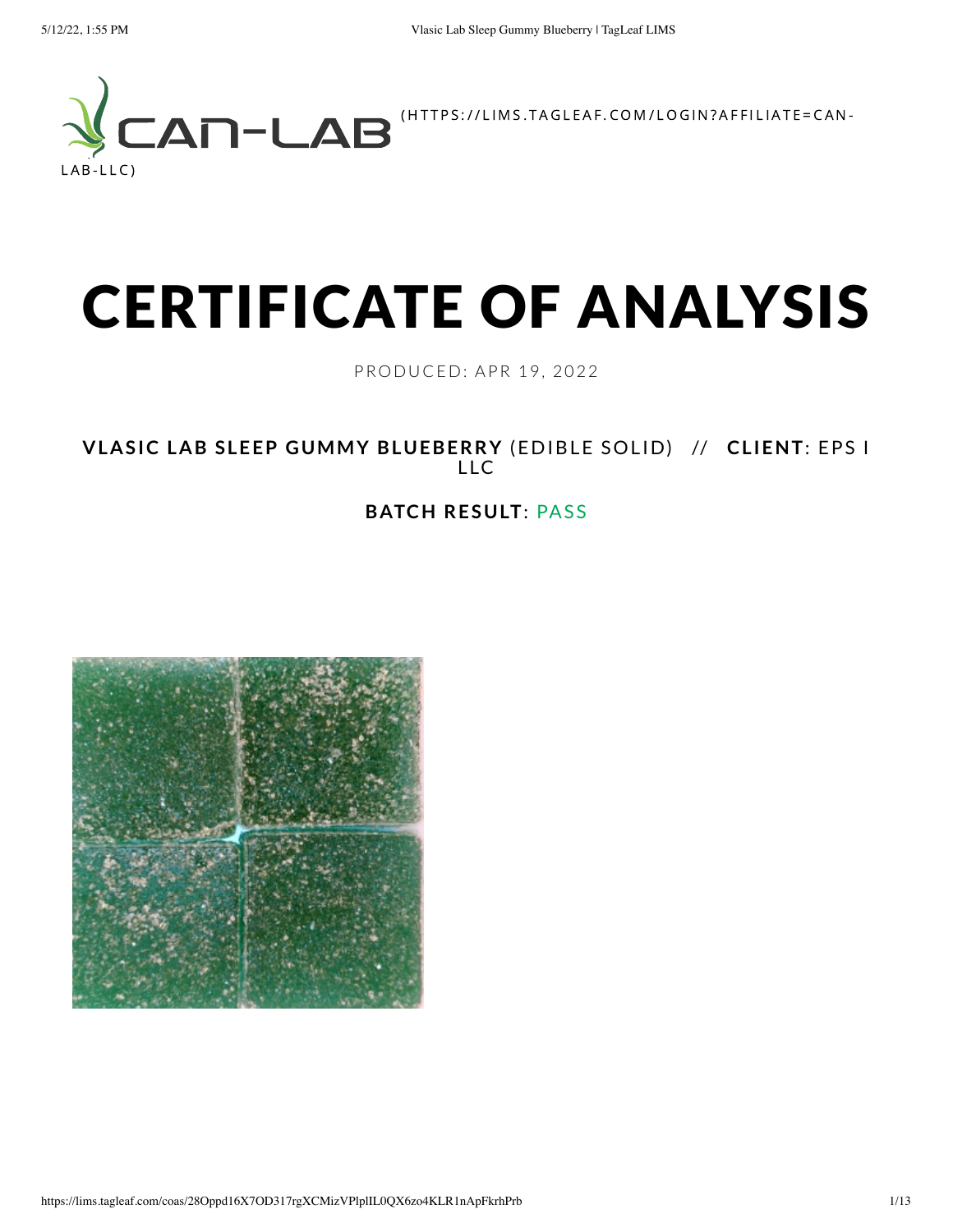**BATCH NO.: 1A4050300011D8D000006751** METRC TAG: 1A4050300011D8D000002842 **MATRIX: EDIBLE SOLID CATEGORY: EDIBLE** SAMPLE ID: CL-150422-005 **COLLECTED ON: APR 15, 2022 RECEIVED ON: APR 15, 2022 BATCH SIZE: 2740 UNITS** SAMPLE SIZE: 10 UNITS RECEIVED BY: ANDREW HARDING





#### MANUFACTURER

EPS 1 LLC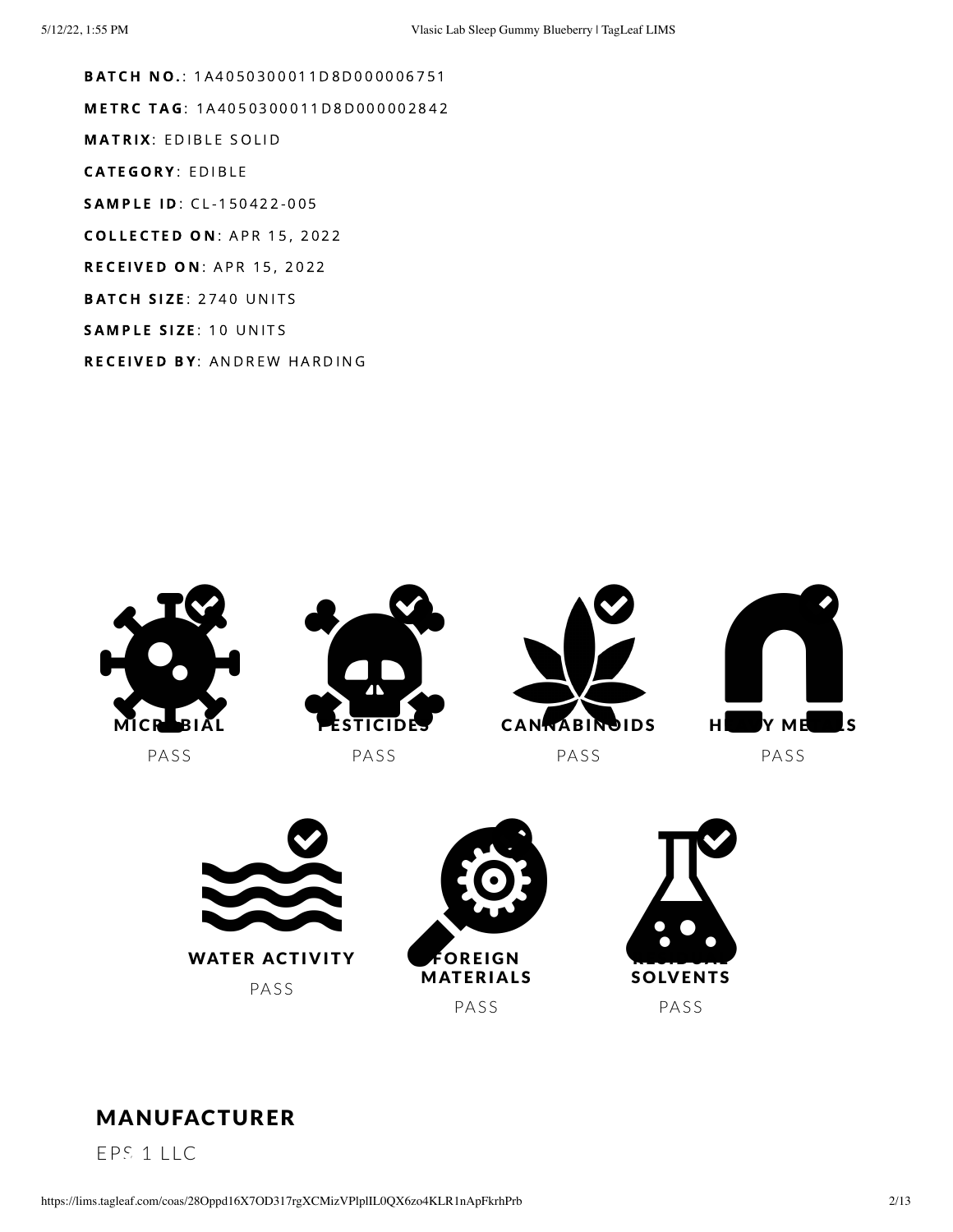**LICENSE** AU-P-000143

T Y P E ADULT-USE - MARIHUANA PROCESSOR



PER ISO 17025, THIS REPORT ONLY CONTAINS AND CONCERNS THE SAMPLES LISTED WITHIN THIS DOCUMENT. SAMPLES WERE SAMPLED AND TESTED IN ACCORDANCE WITH THE SAFETY COMPLIANCE FACILITY SAMPLING AND TESTING INFORMATION PROVIDED BY THE STATE OF MICHIGAN.

#### RESULTS CERTIFIED BY: MANIK GUDIMANI

LAB DIRECTOR, CAN-LAB APR 19, 2022

Moik Surti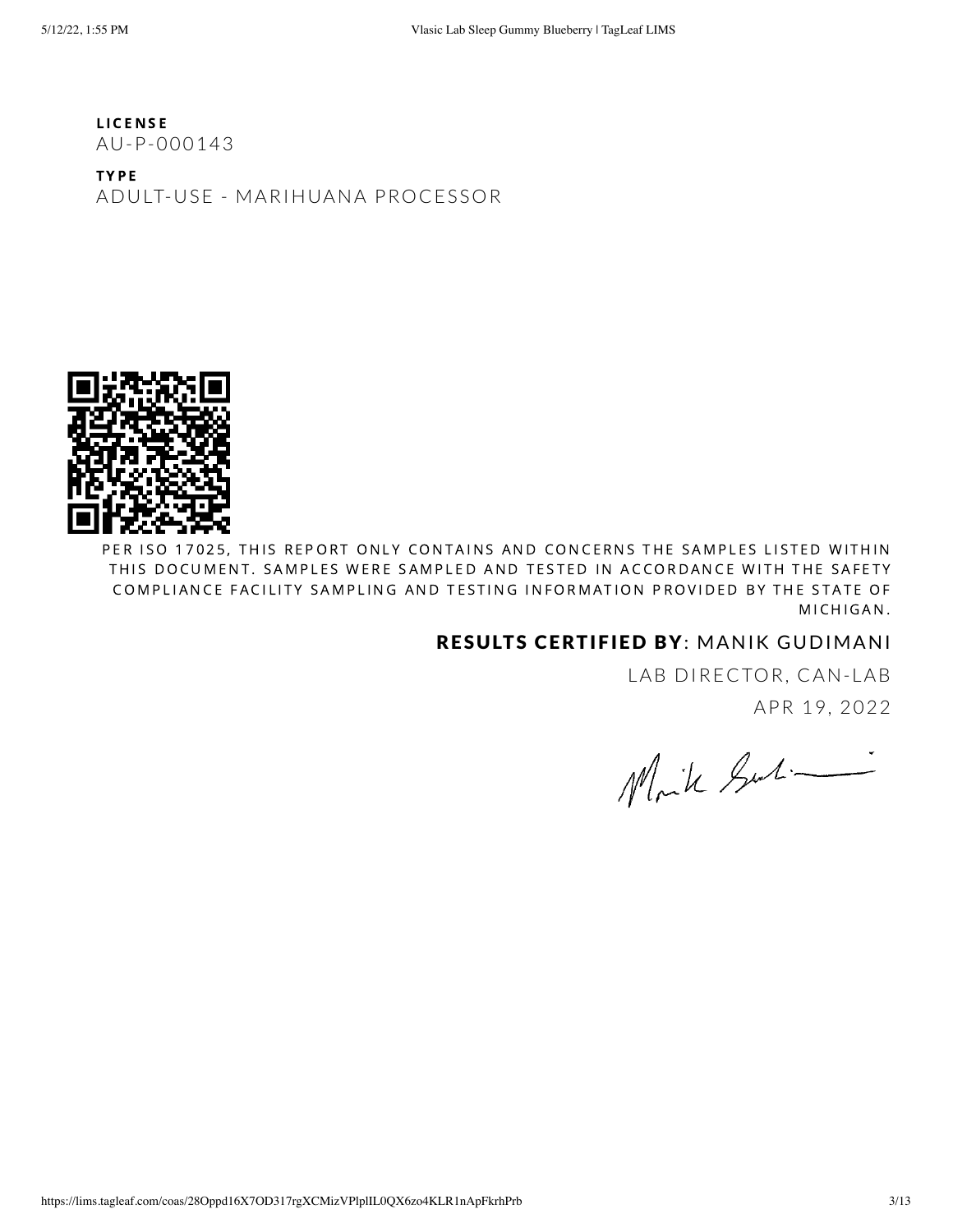# <span id="page-3-0"></span>CL-01: CANNABINOID POTENCY BY HPLC-PDA

| <b>ANALYTE</b>                                                             | <b>PASS/FAIL</b>         |      |
|----------------------------------------------------------------------------|--------------------------|------|
| CBC                                                                        | N <sub>D</sub>           | N/A  |
| <b>CBD</b>                                                                 | N <sub>D</sub>           | N/A  |
| CBDA                                                                       | $\mathsf{N}\,\mathsf{D}$ | N/A  |
| CBDV                                                                       | $\mathsf{N}\,\mathsf{D}$ | N/A  |
| <b>CBDVA</b>                                                               | $\mathsf{N}\,\mathsf{D}$ | N/A  |
| C B G                                                                      | $<$ LOQ                  | N/A  |
| <b>CBGA</b>                                                                | $\mathsf{N}\,\mathsf{D}$ | N/A  |
| <b>CBN</b>                                                                 | 0.184 %                  | N/A  |
| $\Delta^8$ + $\Delta^9$ -THC                                               | 0.183 %                  | N/A  |
| $\Delta^8$ -THC                                                            | $\mathsf{N}\,\mathsf{D}$ | PASS |
| $\Delta^9$ -THC                                                            | 0.183 %                  | N/A  |
| THCA                                                                       | $\mathsf{N}\,\mathsf{D}$ | N/A  |
| THCV                                                                       | N <sub>D</sub>           | N/A  |
| <b>TOTAL THC</b><br>(TOTAL THC = $\Delta^8$ + $\Delta^9$ + (THCA X 0.877)) | 0.183 %                  | N/A  |
| <b>TOTAL CBD</b><br>$(TOTAL$ CBD = CBD + (CBDA X 0.877))                   | ND                       | N/A  |
| <b>CBD PER SERVING</b><br>SERVING: 5.789 GRAMS (1 GUMMY)                   | ND.                      | N/A  |
| $\Delta^8$ + $\Delta^9$ -THC PER SERVING<br>SERVING: 5.789 GRAMS (1 GUMMY) | 10.59 Milligrams         | PASS |
| Δ <sup>8</sup> -THC PER SERVING<br>SERVING: 5.789 GRAMS (1 JUMMY)          | ND                       | PASS |

https://lims.tagleaf.com/coas/28Oppd16X7OD317rgXCMizVPlplIL0QX6zo4KLR1nApFkrhPrb 4/13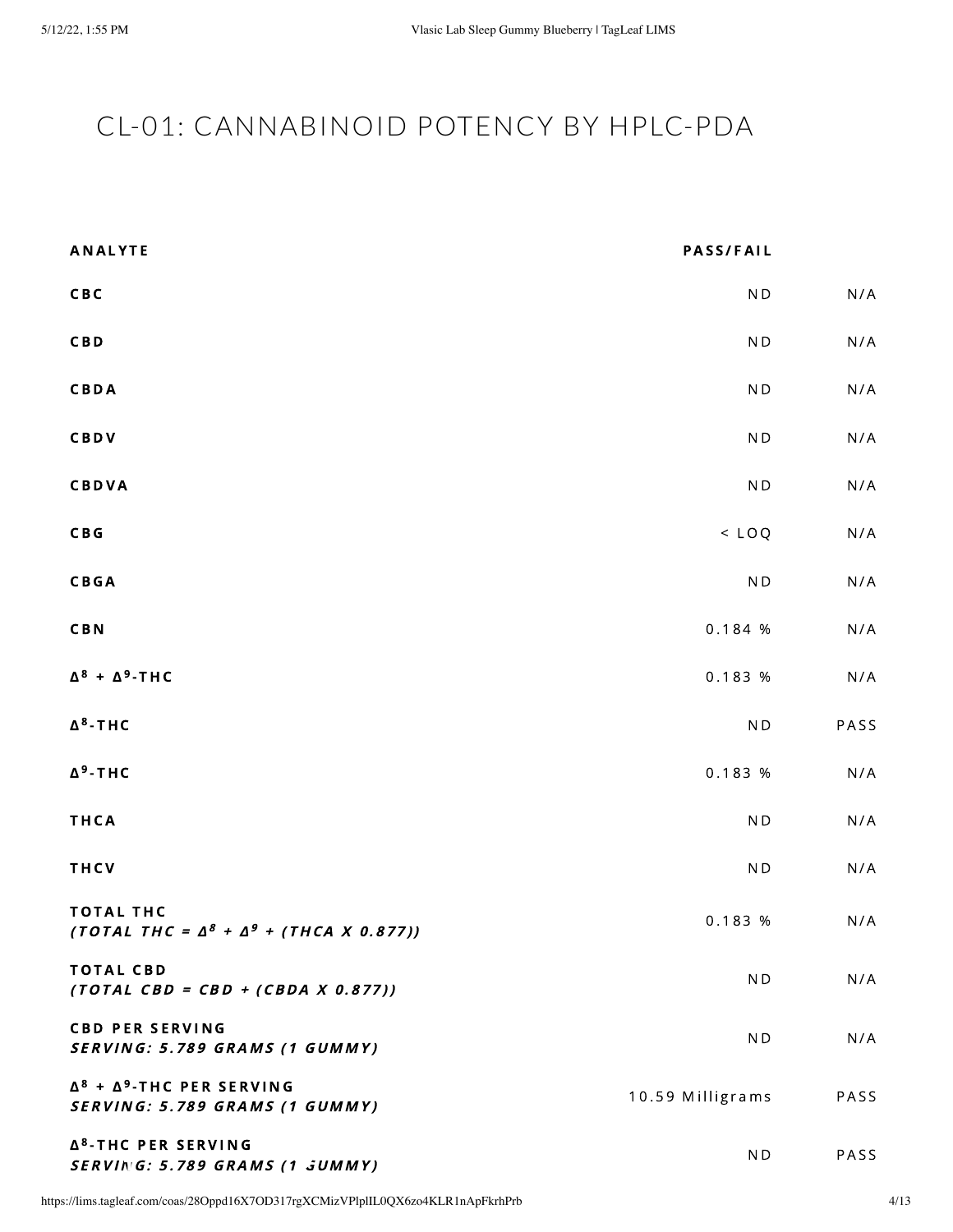| <b>ANALYTE</b>                                                    | <b>PASS/FAIL</b>  |             |
|-------------------------------------------------------------------|-------------------|-------------|
| Δ <sup>9</sup> -THC PER SERVING<br>SERVING: 5.789 GRAMS (1 GUMMY) | 10.59 Milligrams  | N/A         |
| <b>CBD PER PACKAGE</b><br>PACKAGE: 57.89 GRAMS                    | ND.               | N/A         |
| $\Delta^8$ + $\Delta^9$ -THC PER PACKAGE<br>PACKAGE: 57.89 GRAMS  | 105.94 Milligrams | <b>PASS</b> |
| Δ <sup>8</sup> -THC PER PACKAGE<br>PACKAGE: 57.89 GRAMS           | N <sub>D</sub>    | PASS        |
| Δ <sup>9</sup> -THC PER PACKAGE<br>PACKAGE: 57.89 GRAMS           | 105.94 Milligrams | N/A         |

## <span id="page-4-0"></span>CL-07: COLIFORMS AND YEAST & MOLD

| <b>ANALYTE</b>          | <b>DETECTED</b> | <b>PASS/FAIL</b> |
|-------------------------|-----------------|------------------|
| <b>COLIFORMS</b>        | ND.             | PASS             |
| <b>YEAST &amp; MOLD</b> | ND.             | <b>PASS</b>      |

## CL-07: E. COLI AND SALMONELLA BY QPCR

| ANALYTE                       | <b>DETECTED</b> | <b>PASS/FAIL</b> |
|-------------------------------|-----------------|------------------|
| SALMONELLA SPP.               | N D             | PASS             |
| SHIGA TOXIN-PRODUCING E. COLI | N D             | PASS             |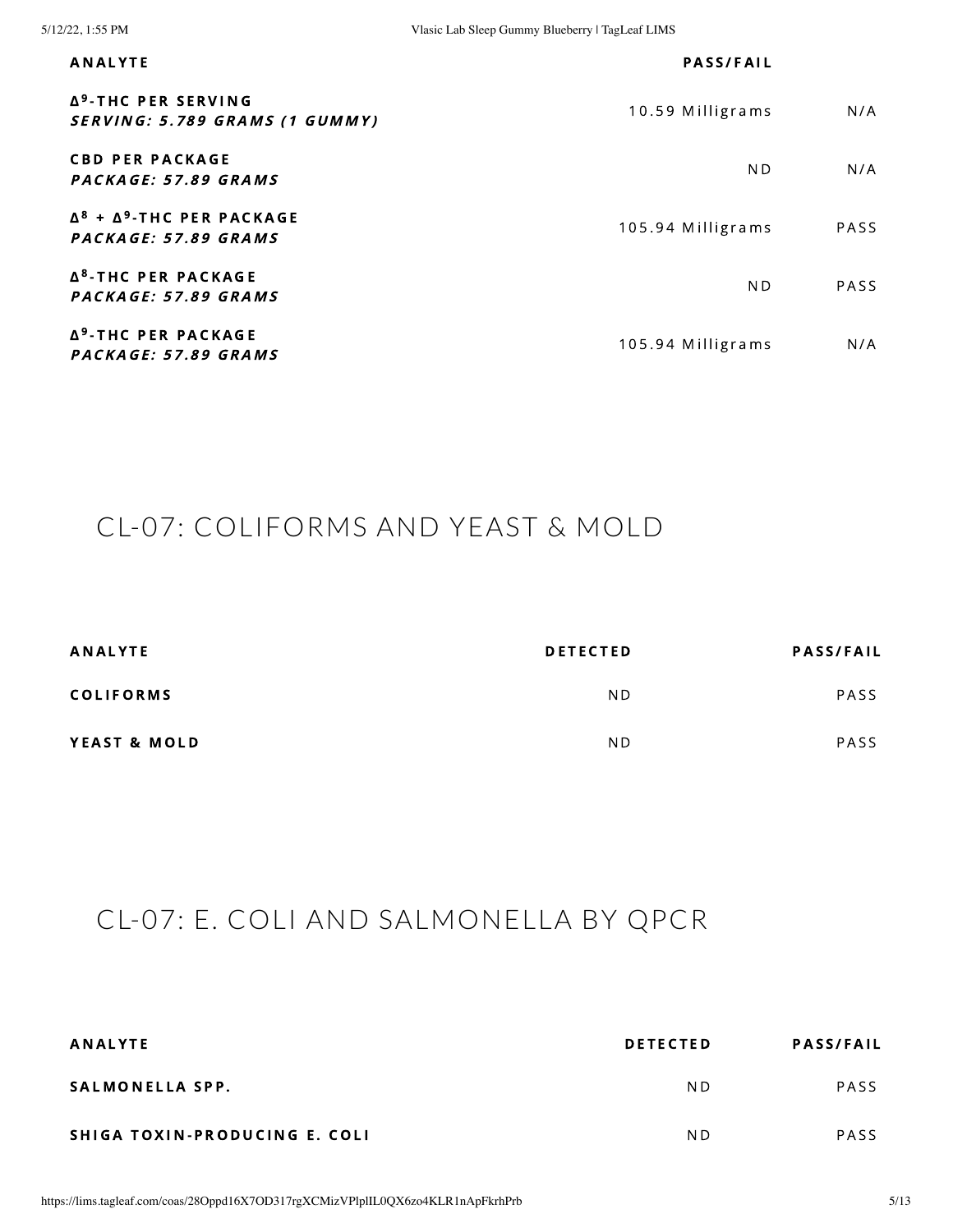# CL-07: ASPERGILLUS BY QPCR

| <b>ANALYTE</b>             | <b>DETECTED</b> | <b>PASS/FAIL</b> |
|----------------------------|-----------------|------------------|
| <b>ASPERGILLUS FLAVUS</b>  | N <sub>D</sub>  | PASS             |
| ASPERGILLUS FUMIGATUS      | ND.             | PASS             |
| <b>ASPERGILLUS NIGER</b>   | N <sub>D</sub>  | PASS             |
| <b>ASPERGILLUS SPP.</b>    | N <sub>D</sub>  | PASS             |
| <b>ASPERGILLUS TERREUS</b> | N <sub>D</sub>  | PASS             |

## <span id="page-5-0"></span>CL-04: PESTICIDE ANALYSIS BY LC-MS/MS

| <b>ANALYTE</b>      | <b>DETECTED</b> | <b>PASS/FAIL</b> |
|---------------------|-----------------|------------------|
| <b>ABAMECTIN</b>    | N <sub>D</sub>  | PASS             |
| <b>ACEPHATE</b>     | N <sub>D</sub>  | PASS             |
| <b>ACEQUINOCYL</b>  | ND.             | PASS             |
| <b>ACETAMIPRID</b>  | ND              | PASS             |
| <b>ALDICARB</b>     | ND              | PASS             |
| <b>AZOXYSTROBIN</b> | N <sub>D</sub>  | PASS             |
| <b>BIFENAZATE</b>   | ND              | PASS             |
| <b>BIFENTHRIN</b>   | $N_{-}$         | PASS             |

https://lims.tagleaf.com/coas/28Oppd16X7OD317rgXCMizVPlplIL0QX6zo4KLR1nApFkrhPrb 6/13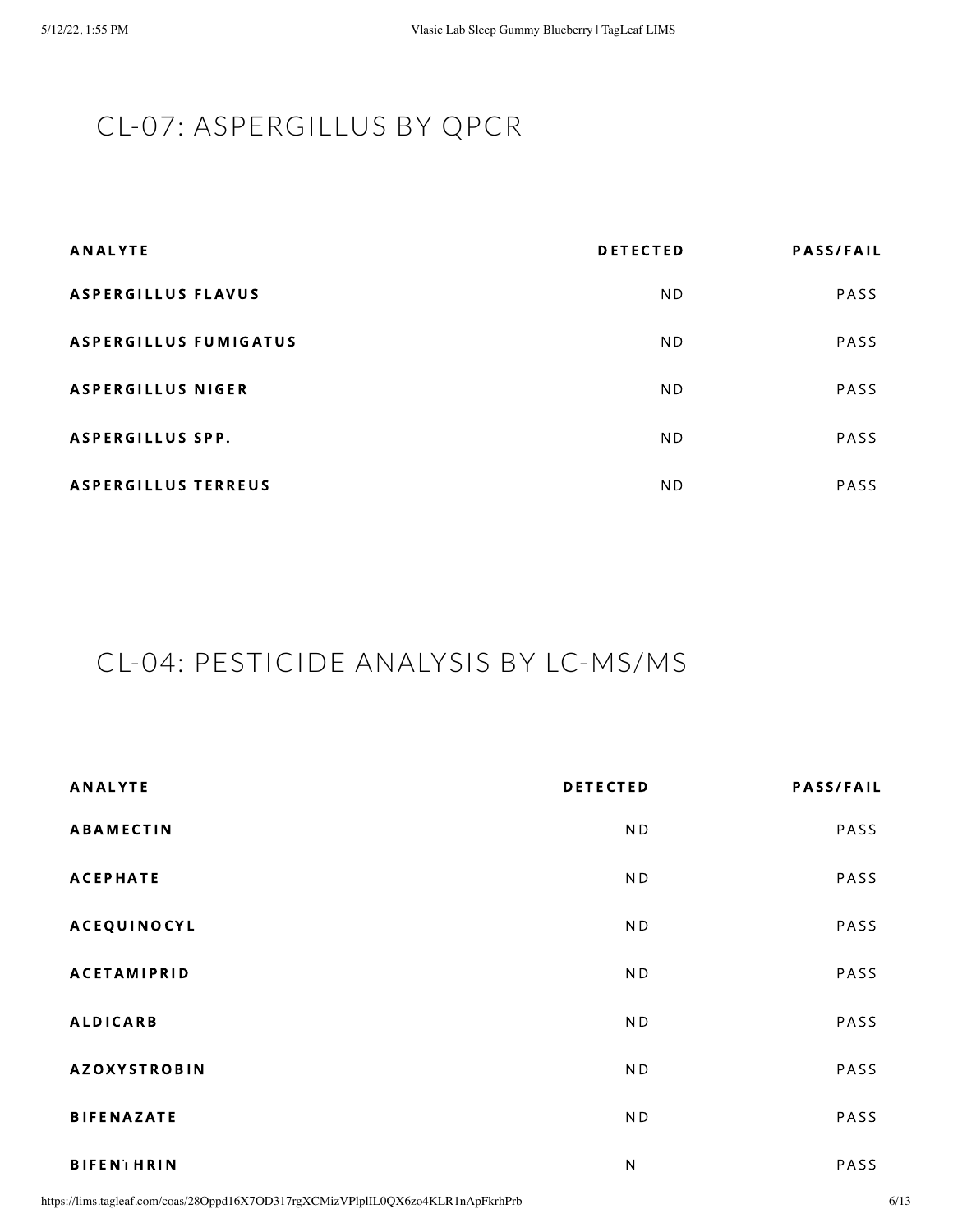| <b>ANALYTE</b>                  | <b>DETECTED</b>          | <b>PASS/FAIL</b> |
|---------------------------------|--------------------------|------------------|
| <b>BOSCALID</b>                 | N <sub>D</sub>           | PASS             |
|                                 |                          |                  |
| CARBARYL                        | ND                       | PASS             |
| <b>CARBOFURAN</b>               | N <sub>D</sub>           | PASS             |
| CHLORANTRANIL-<br><b>IPROLE</b> | N <sub>D</sub>           | PASS             |
| CHLORFENAPYR                    | N <sub>D</sub>           | PASS             |
| <b>CHLORPYRIFOS</b>             | N <sub>D</sub>           | PASS             |
| <b>CLOFENTEZINE</b>             | ND                       | PASS             |
| CYFLUTHRIN                      | N <sub>D</sub>           | PASS             |
| CYPERMETHRIN                    | N <sub>D</sub>           | PASS             |
| <b>DAMINOZIDE</b>               | ND                       | PASS             |
| <b>DIAZINON</b>                 | N <sub>D</sub>           | PASS             |
| <b>DICHLORVOS</b>               | N <sub>D</sub>           | PASS             |
| <b>DIMETHOATE</b>               | N <sub>D</sub>           | PASS             |
| <b>ETHOPROPHOS</b>              | $\mathsf{N}\,\mathsf{D}$ | PASS             |
| <b>ETOFENPROX</b>               | N <sub>D</sub>           | PASS             |
| <b>ETOXAZOLE</b>                | ND                       | PASS             |
| <b>FENOXYCARB</b>               | N <sub>D</sub>           | PASS             |
| <b>FENPYROXIMATE</b>            | N <sub>D</sub>           | PASS             |
| <b>FIPRONIL</b>                 | N <sub>D</sub>           | PASS             |
| <b>FLONICAMID</b>               | N <sub>D</sub>           | PASS             |
| <b>FLUDIOXONIL</b>              | N <sub>D</sub>           | PASS             |
| HEXYTHIAZOX                     | $\mathsf{N}\,\mathsf{D}$ | PASS             |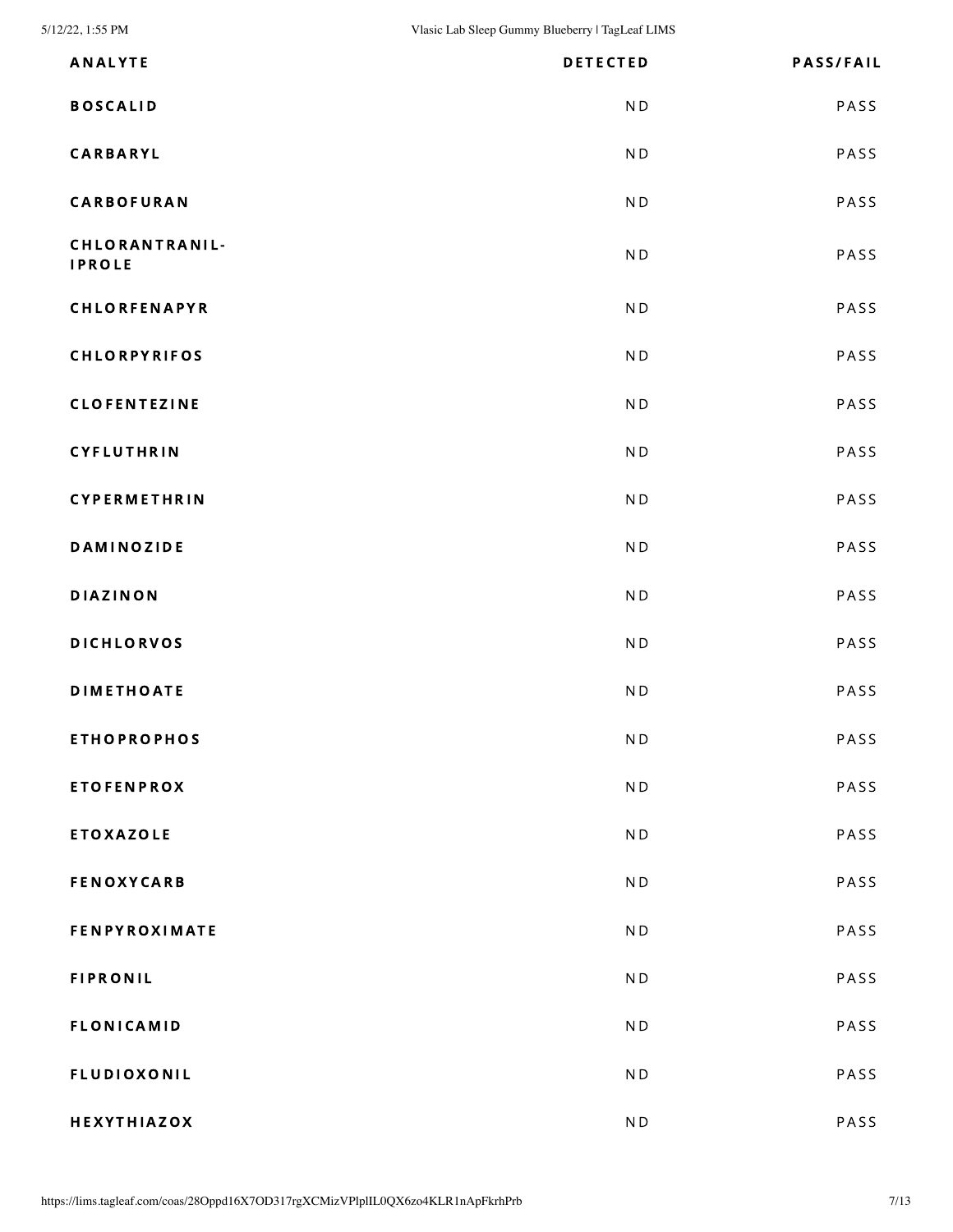5/12/22, 1:55 PM Vlasic Lab Sleep Gummy Blueberry | TagLeaf LIMS

| <b>ANALYTE</b>      | <b>DETECTED</b> | <b>PASS/FAIL</b> |
|---------------------|-----------------|------------------|
| IMAZALIL            | ND.             | PASS             |
| <b>IMIDACLOPRID</b> | ND.             | <b>PASS</b>      |

| <b>ANALYTE</b>          | <b>DETECTED</b>          | <b>PASS/FAIL</b> |
|-------------------------|--------------------------|------------------|
| KRESOXIM-<br>METHYL     | N <sub>D</sub>           | PASS             |
| <b>MALATHION</b>        | N <sub>D</sub>           | PASS             |
| <b>METALAXYL</b>        | N <sub>D</sub>           | PASS             |
| <b>METHIOCARB</b>       | N <sub>D</sub>           | PASS             |
| METHOMYL                | ND                       | PASS             |
| <b>METHYL PARATHION</b> | N <sub>D</sub>           | PASS             |
| <b>MGK-264</b>          | N <sub>D</sub>           | PASS             |
| <b>MYCLOBUTANIL</b>     | N <sub>D</sub>           | PASS             |
| <b>NALED</b>            | N <sub>D</sub>           | PASS             |
| OXAMYL                  | ND                       | PASS             |
| PACLOBUTRAZOL           | N <sub>D</sub>           | PASS             |
| <b>PERMETHRIN</b>       | ND                       | PASS             |
| <b>PHOSMET</b>          | N <sub>D</sub>           | PASS             |
| PRALLETHRIN             | ND                       | PASS             |
| PROPICONAZOLE           | N <sub>D</sub>           | PASS             |
| <b>PROPOXUR</b>         | N <sub>D</sub>           | PASS             |
| <b>PYRETHRINS</b>       | $\mathsf{N}\,\mathsf{D}$ | PASS             |
| PYRETHRINS CINERIN I    | $\mathsf{N}\,\mathsf{D}$ | N/A              |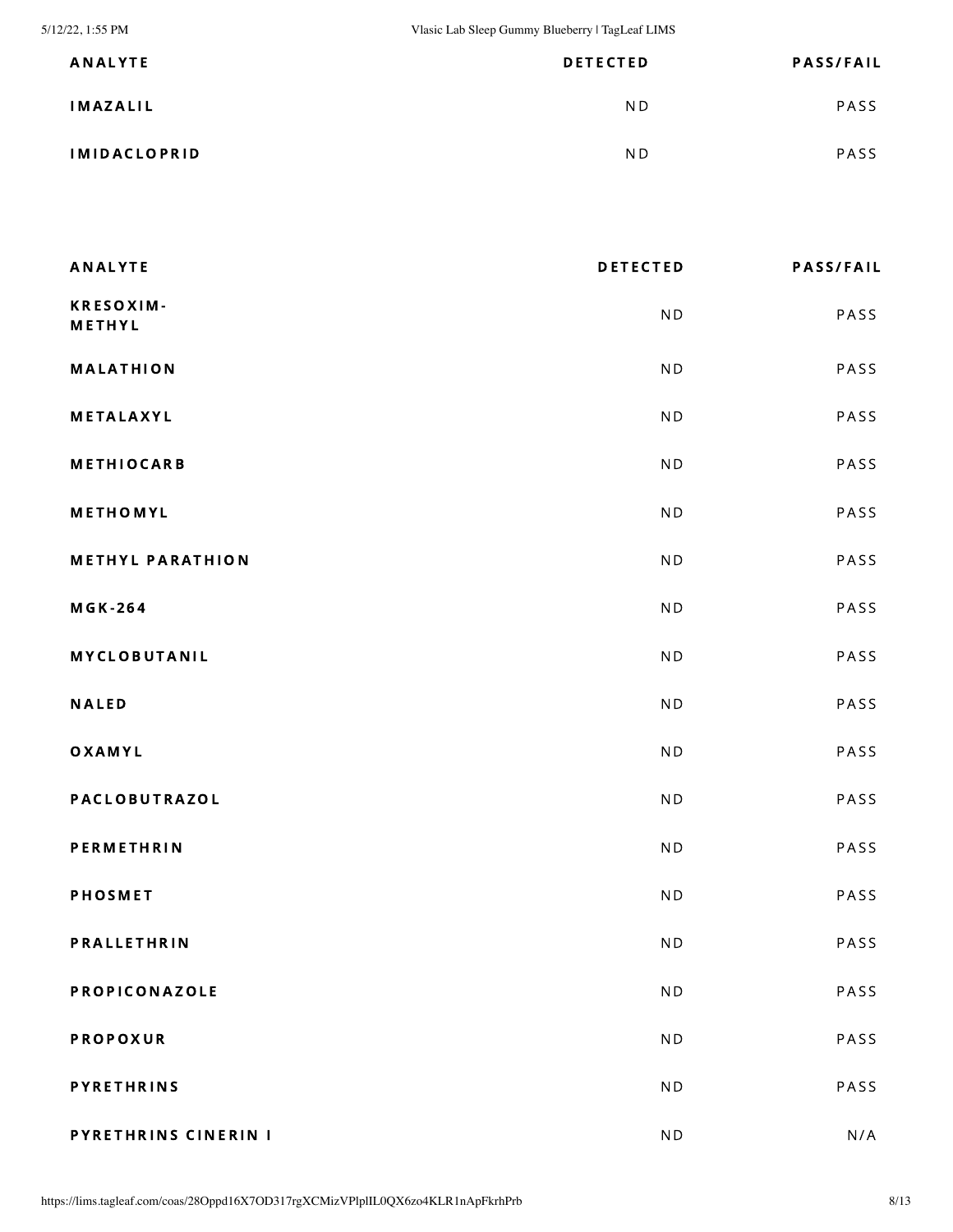| <b>ANALYTE</b>                    | <b>DETECTED</b> | <b>PASS/FAIL</b> |
|-----------------------------------|-----------------|------------------|
| PYRETHRINS JASMOLIN I             | N <sub>D</sub>  | N/A              |
| PYRETHRINS PYRETHRIN I            | N <sub>D</sub>  | N/A              |
| <b>PYRIDABEN</b>                  | N <sub>D</sub>  | PASS             |
| <b>SPINOSAD</b>                   | N <sub>D</sub>  | PASS             |
| SPINOSAD A                        | N <sub>D</sub>  | N/A              |
| SPINOSAD D                        | N <sub>D</sub>  | N/A              |
| <b>SPIROMESIFEN</b>               | N <sub>D</sub>  | PASS             |
| <b>SPIROTETRAMAT</b>              | N <sub>D</sub>  | PASS             |
| SPIROXAMINE                       | N <sub>D</sub>  | PASS             |
| <b>TEBUCONAZOLE</b>               | N <sub>D</sub>  | PASS             |
| <b>THIACLOPRID</b>                | N <sub>D</sub>  | PASS             |
| <b>THIAMETHOXAM</b>               | N <sub>D</sub>  | PASS             |
| TRIFLOXYSTROB-<br>$\overline{1}N$ | N <sub>D</sub>  | PASS             |

## <span id="page-8-0"></span>CL-06: HEAVY METAL ANALYSIS BY ICP-MS

| <b>ANALYTE</b>  | <b>DETECTED</b> | <b>PASS/FAIL</b> |
|-----------------|-----------------|------------------|
| <b>ARSENIC</b>  | N <sub>D</sub>  | PASS             |
| <b>CADMIUM</b>  | N <sub>D</sub>  | PASS             |
| <b>CHROMIUM</b> | ND.             | PASS             |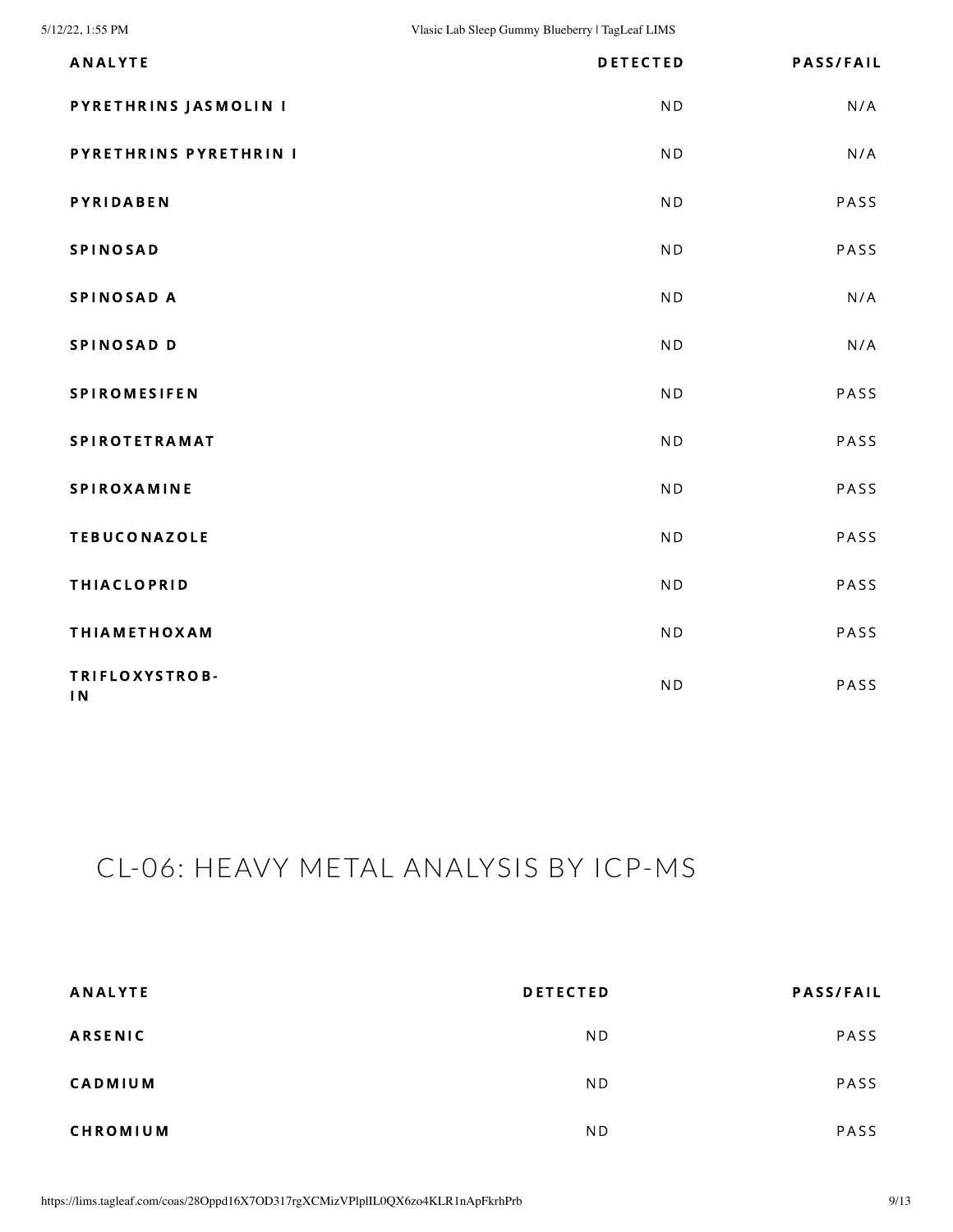5/12/22, 1:55 PM Vlasic Lab Sleep Gummy Blueberry | TagLeaf LIMS

| <b>ANALYTE</b> | <b>DETECTED</b> | <b>PASS/FAIL</b> |
|----------------|-----------------|------------------|
| <b>COPPER</b>  | N <sub>D</sub>  | N/A              |
| <b>LEAD</b>    | N <sub>D</sub>  | PASS             |
| <b>MERCURY</b> | N <sub>D</sub>  | PASS             |
| <b>NICKEL</b>  | N <sub>D</sub>  | N/A              |

## <span id="page-9-0"></span>CL-09: WATER ACTIVITY

| <b>ANALYTE</b> | <b>DETECTED</b> | <b>PASS/FAIL</b> |
|----------------|-----------------|------------------|
| WATER ACTIVITY | 0.6707 Aw       | PASS             |

## <span id="page-9-1"></span>CL-10: FOREIGN MATTER ANALYSIS

| <b>ANALYTE</b>          | <b>DETECTED</b> | <b>PASS/FAIL</b> |
|-------------------------|-----------------|------------------|
| <b>INORGANIC MATTER</b> | N <sub>D</sub>  | PASS             |
| ORGANIC MATTER          | N <sub>D</sub>  | <b>PASS</b>      |
| <b>STEMS</b>            | N <sub>D</sub>  | N/A              |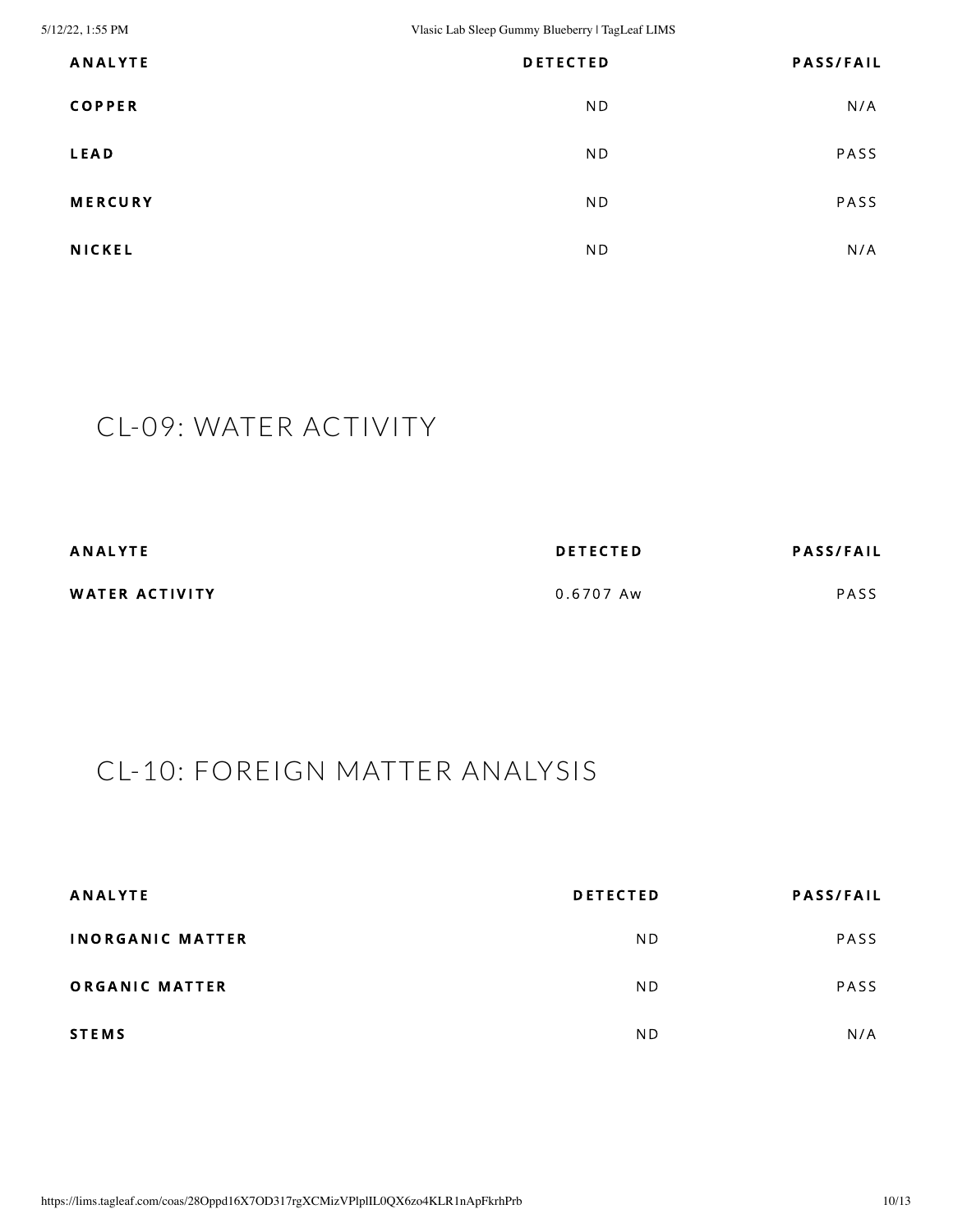### <span id="page-10-0"></span>CL-03: RESIDUAL SOLVENT ANALYSIS BY GC-MS WITH HEADSPACE

| <b>ANALYTE</b>                    | <b>DETECTED</b>          | <b>PASS/FAIL</b> |
|-----------------------------------|--------------------------|------------------|
| $1, 2 -$<br>DICHLOROETHANE        | N <sub>D</sub>           | PASS             |
| $2, 2 -$<br><b>DIMETHYLBUTANE</b> | N <sub>D</sub>           | PASS             |
| $2, 3 -$<br><b>DIMETHYLBUTANE</b> | N <sub>D</sub>           | PASS             |
| $2 -$<br>METHYLBUTANE             | N <sub>D</sub>           | PASS             |
| $2 -$<br>METHYLPENTANE            | N <sub>D</sub>           | PASS             |
| $3 -$<br>METHYLPENTANE            | N <sub>D</sub>           | PASS             |
| <b>ACETONE</b>                    | N <sub>D</sub>           | PASS             |
| <b>ACETONITRILE</b>               | N <sub>D</sub>           | PASS             |
| <b>BENZENE</b>                    | N <sub>D</sub>           | PASS             |
| <b>BUTANE</b>                     | N <sub>D</sub>           | PASS             |
| <b>BUTANES ALL ISOMERS</b>        | N <sub>D</sub>           | PASS             |
| CHLOROFORM                        | N <sub>D</sub>           | PASS             |
| <b>ETHANOL</b>                    | $\mathsf{N}\,\mathsf{D}$ | PASS             |
| ETHYL ACETATE                     | $\mathsf{N}\,\mathsf{D}$ | PASS             |
| <b>ETHYLENE OXIDE</b>             | N <sub>D</sub>           | PASS             |
| <b>ETHYL ETHER</b>                | $\mathsf{N}\,\mathsf{D}$ | PASS             |
| <b>HEPTANE</b>                    | $\mathsf{N}\,\mathsf{D}$ | PASS             |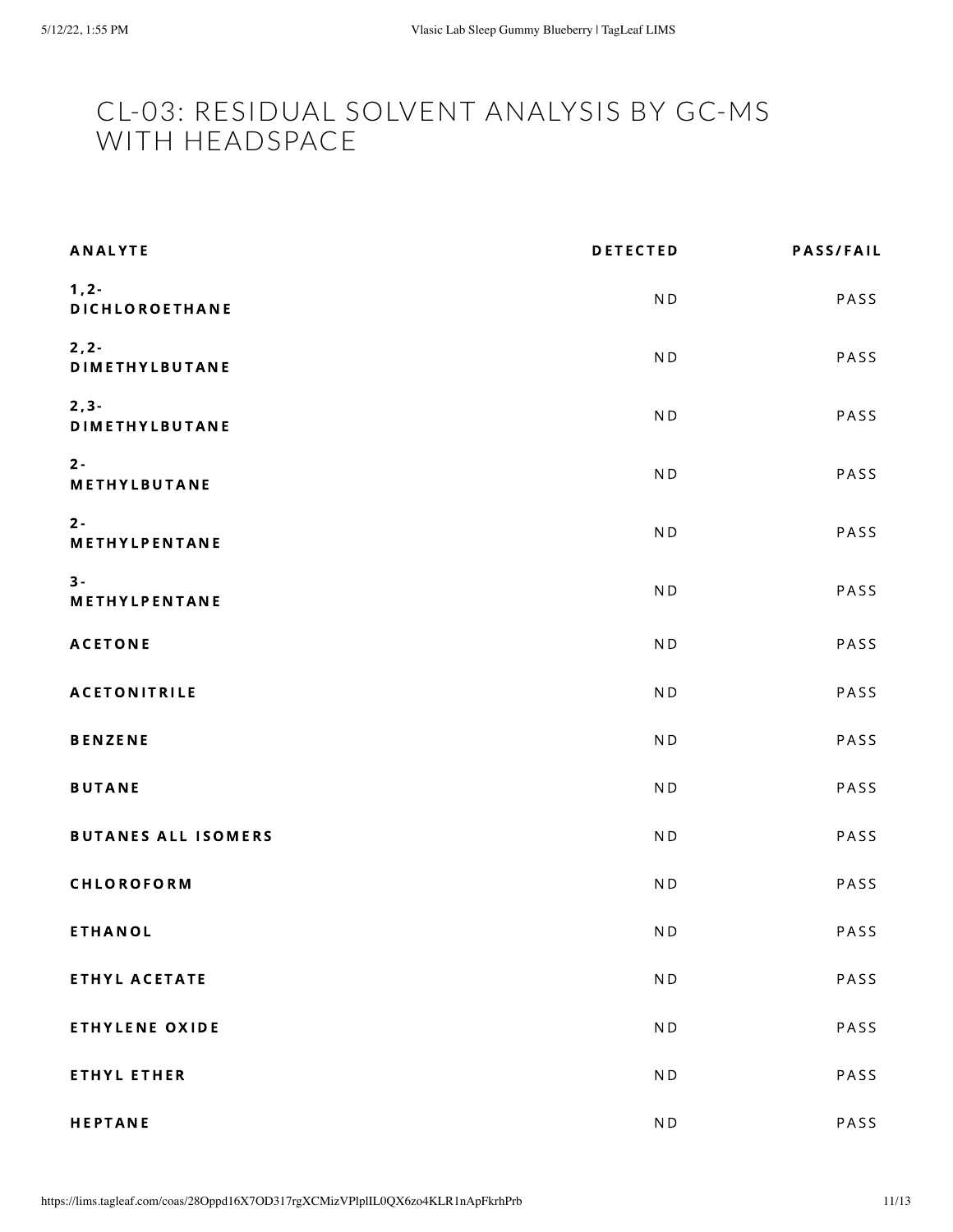| <b>ANALYTE</b>             | <b>DETECTED</b> | <b>PASS/FAIL</b> |
|----------------------------|-----------------|------------------|
| <b>HEXANE</b>              | N <sub>D</sub>  | PASS             |
| <b>HEXANES ALL ISOMERS</b> | N <sub>D</sub>  | PASS             |
| <b>ISOBUTANE</b>           | N <sub>D</sub>  | PASS             |
| ISOPROPYL ALCOHOL          | N <sub>D</sub>  | PASS             |
| METHANOL                   | N <sub>D</sub>  | PASS             |
| <b>METHYLENE CHLORIDE</b>  | N <sub>D</sub>  | PASS             |
| <b>NEOPENTANE</b>          | <b>ND</b>       | PASS             |
| <b>PENTANE</b>             | N <sub>D</sub>  | PASS             |
| PENTANES ALL ISOMERS       | N <sub>D</sub>  | PASS             |
| <b>PROPANE</b>             | N <sub>D</sub>  | PASS             |
| <b>TOLUENE</b>             | <b>ND</b>       | PASS             |
| TRICHLOROETHY-<br>LENE     | <b>ND</b>       | PASS             |
| <b>TOTAL XYLENES</b>       | <b>ND</b>       | PASS             |

#### **NOTES**

#### **MATT WROBEL**

APR 19, 2022

CB N

CBN POTENCY = 10.65 MG/SERV & 106.5 MG/PKG